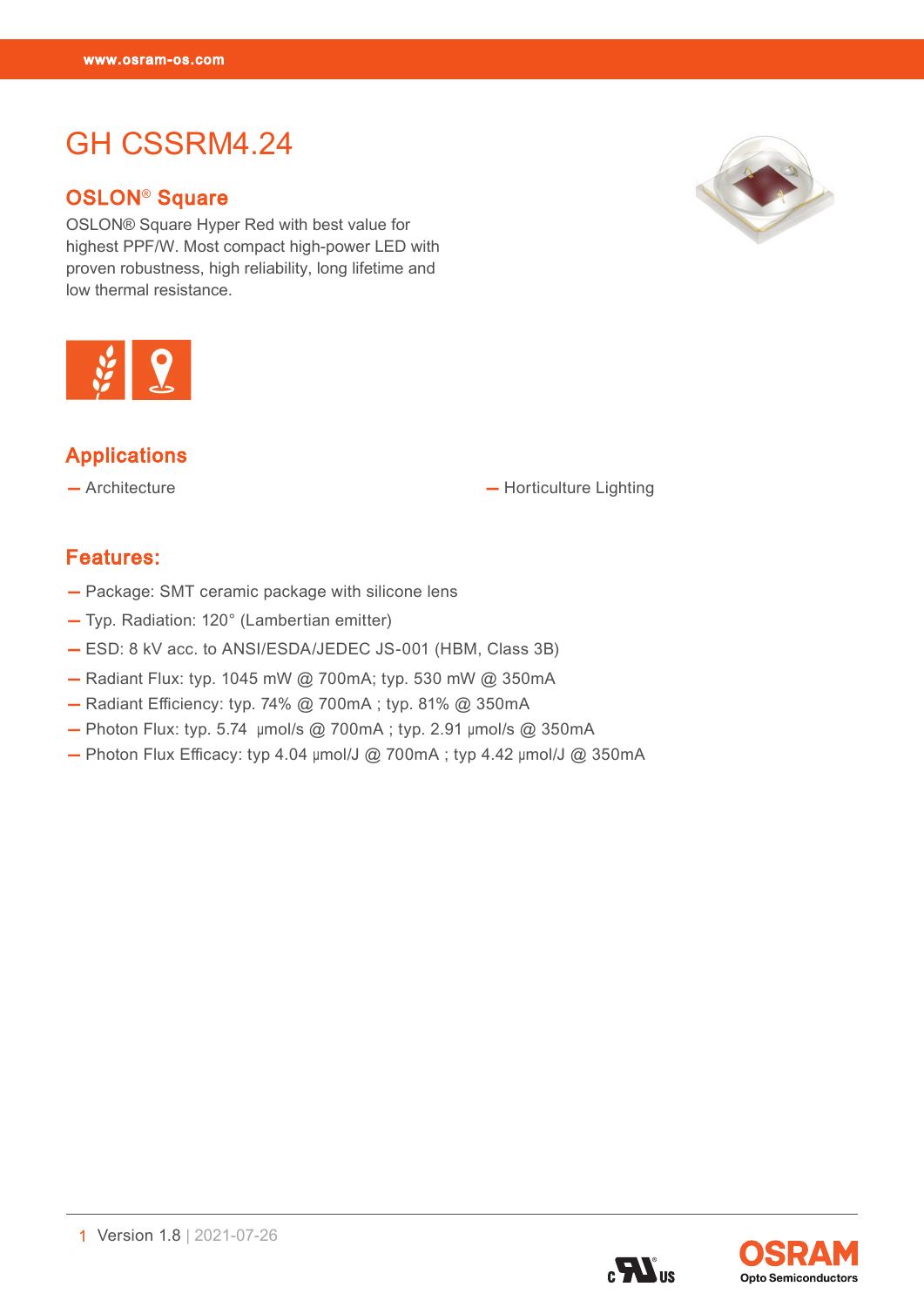## Ordering Information

| <b>Type</b>           | Total radiant flux <sup>1)</sup><br>$I_c$ = 700 mA<br>$\Phi_{\varepsilon}$ | <b>Ordering Code</b> |
|-----------------------|----------------------------------------------------------------------------|----------------------|
| GH CSSRM4.24-V6V8-1-1 | $9601075$ mW                                                               | Q65112A9495          |
| GH CSSRM4.24-V7V9-1-1 | $9951120$ mW                                                               | Q65113A0284          |

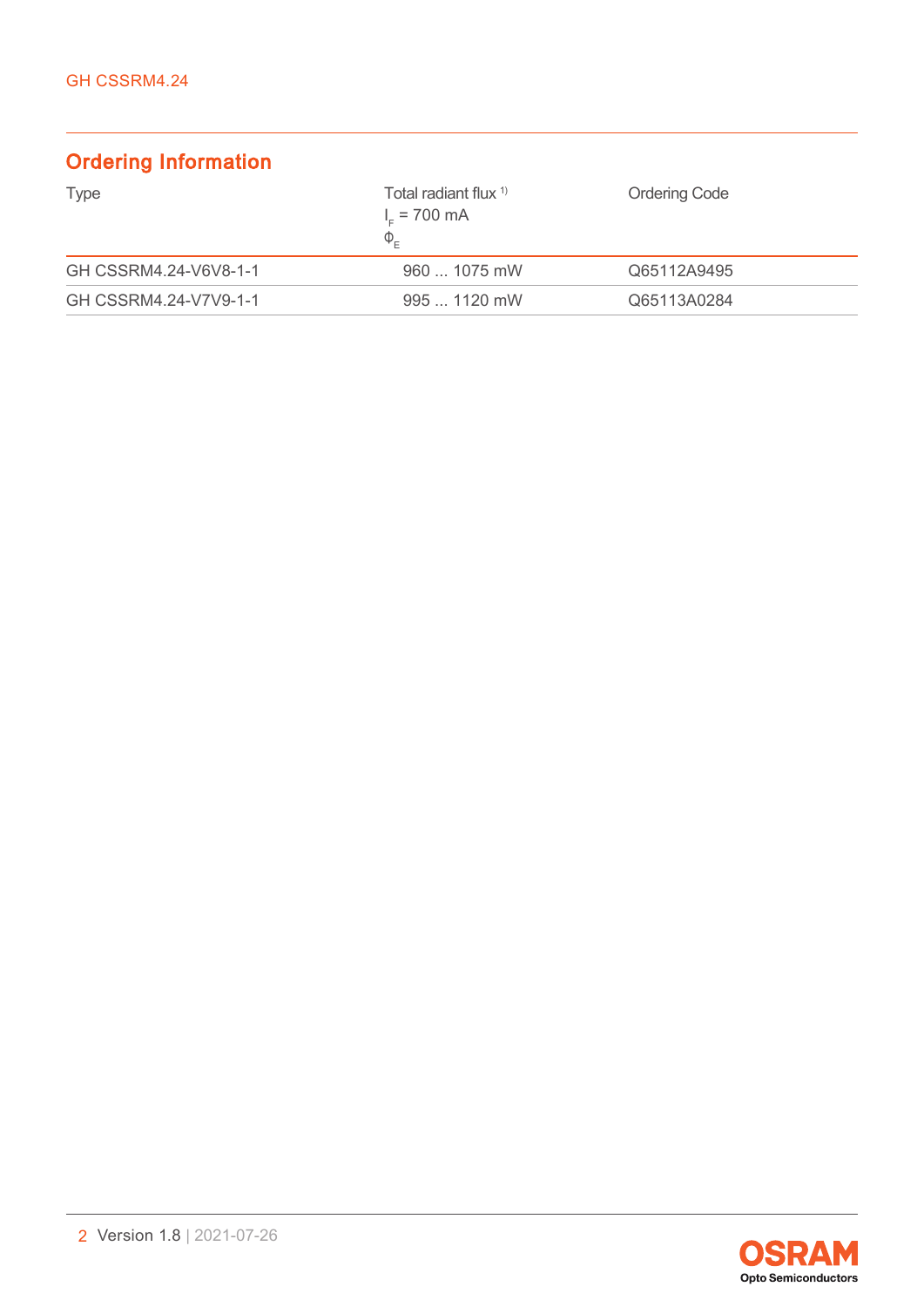## Maximum Ratings

| Parameter                                                                      | Symbol                    | Values |                   |
|--------------------------------------------------------------------------------|---------------------------|--------|-------------------|
| <b>Operating Temperature</b>                                                   | $T_{op}$                  | min.   | -40 $\degree$ C   |
|                                                                                |                           | max.   | 125 °C            |
| <b>Storage Temperature</b>                                                     | $\mathsf{T}_{\text{stg}}$ | min.   | $-40$ °C          |
|                                                                                |                           | max.   | 125 °C            |
| <b>Junction Temperature</b>                                                    | Τ,                        | max.   | 135 °C            |
| Forward current                                                                | ı.                        | min.   | 100 mA            |
|                                                                                |                           | max.   | 1400 mA           |
| <b>Surge Current</b>                                                           | $I_{FS}$                  | max.   | 1500 mA           |
| t ≤ 10 µs; D = 0.005 ; T = 25 °C                                               |                           |        |                   |
| Reverse voltage <sup>2)</sup>                                                  | $V_{R}$                   |        | Not designed for  |
|                                                                                |                           |        | reverse operation |
| <b>ESD withstand voltage</b><br>acc. to ANSI/ESDA/JEDEC JS-001 (HBM, Class 3B) | $V_{ESD}$                 |        | 8 kV              |

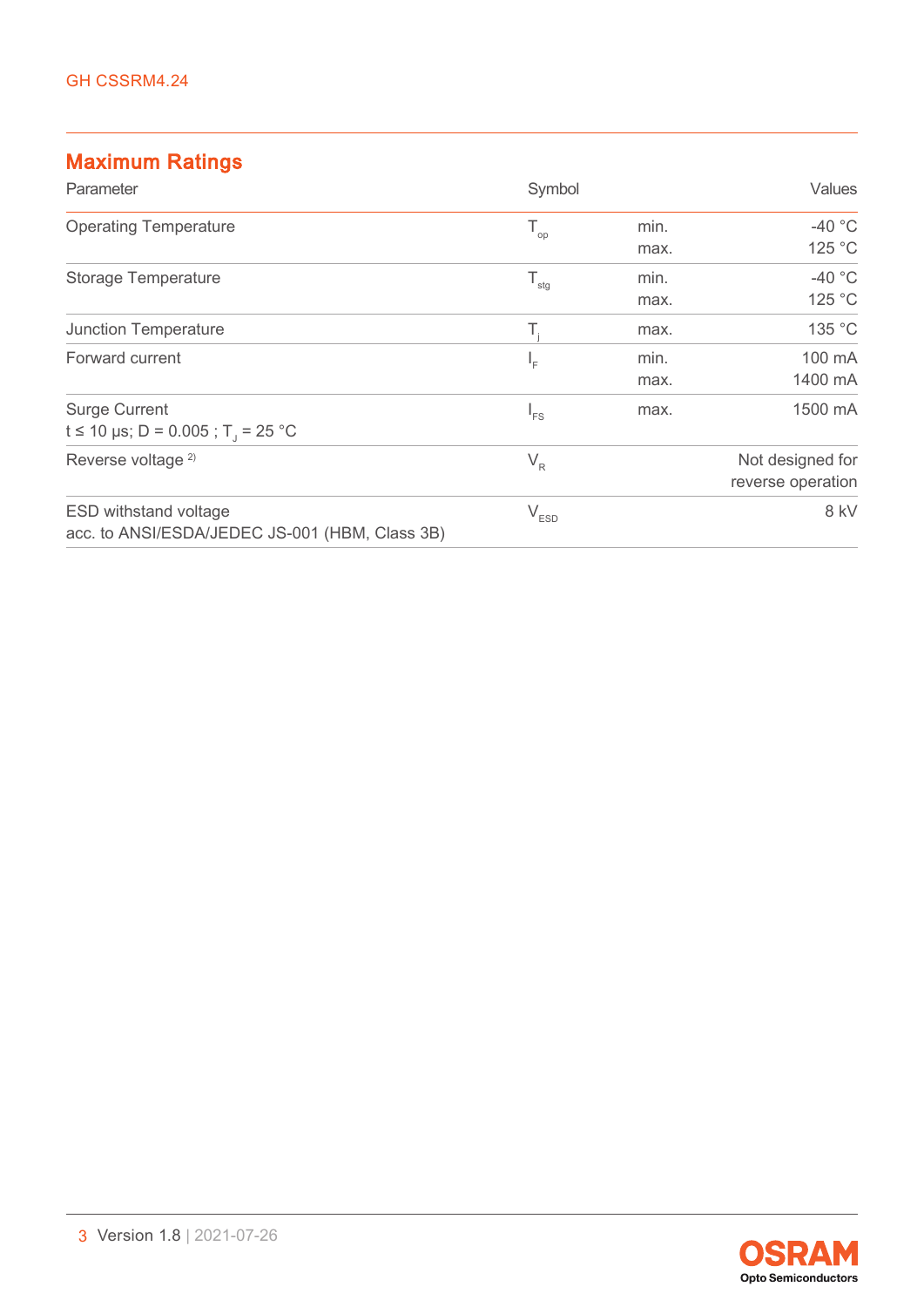### **Characteristics**

 $I_F$  = 700 mA; T<sub>J</sub> = 25 °C

| Parameter                                                                           | Symbol                        |      | Values                                   |
|-------------------------------------------------------------------------------------|-------------------------------|------|------------------------------------------|
| Peak Wavelength                                                                     | $\lambda$ <sub>peak</sub>     | typ. | 660 nm                                   |
| Centroid Wavelength <sup>3)</sup>                                                   | $\Lambda$ <sub>centroid</sub> | min. | 646 nm                                   |
| $I_{E}$ = 700 mA                                                                    |                               | typ. | 657 nm                                   |
|                                                                                     |                               | max. | 666 nm                                   |
| Dominant Wavelength <sup>3)</sup><br>$I_{E}$ = 700 mA                               | $\lambda_{\text{dom}}$        | typ. | 640 nm                                   |
| Spectral Bandwidth at 50% I <sub>rel,max</sub>                                      | Δλ                            | typ. | 25 nm                                    |
| Viewing angle at 50% $I_{v}$                                                        | $2\varphi$                    | typ. | 120°                                     |
| Forward Voltage <sup>4)</sup>                                                       | $V_F$                         | min. | 1.80 V                                   |
| $I_{E}$ = 700 mA                                                                    |                               | typ. | 2.02 V                                   |
|                                                                                     |                               | max. | 2.20 V                                   |
| Reverse current <sup>2)</sup>                                                       | $I_R$                         |      | Not designed<br>for reverse<br>operation |
| Electrical thermal resistance junction/solderpoint<br>with efficiency $\eta$ = 73 % | $R_{thJS elec.}$              | typ. | $1.4$ K / W                              |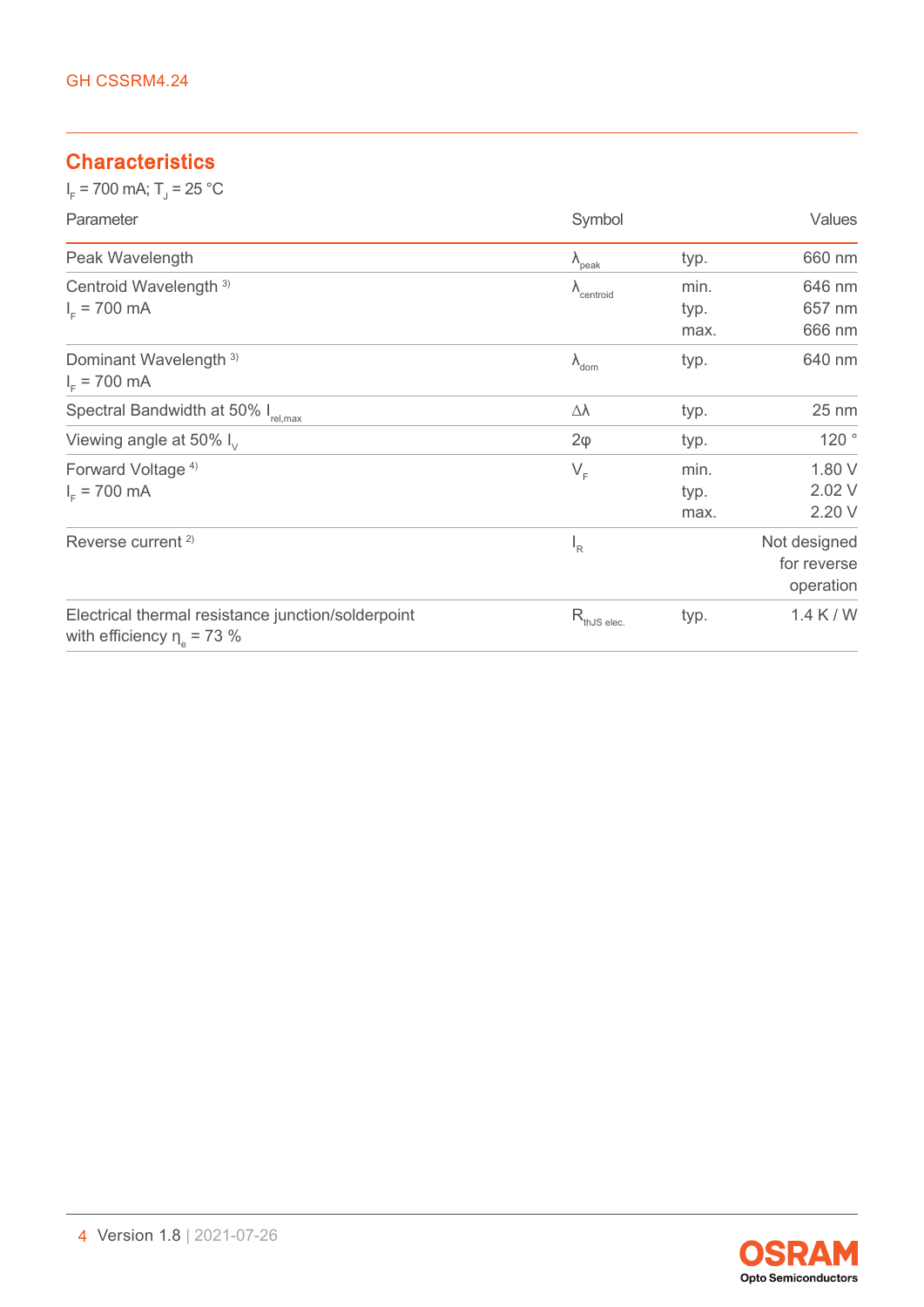|                | Group Total radiant<br>flux $1$<br>$I_c = 700$ mA | Total radiant<br>flux $1$<br>$I_c = 700$ mA | PPF <sup>*</sup> | PPF*           | PPF/W*         | PF **          | <b>PF **</b>   | <b>PF/W **</b> |
|----------------|---------------------------------------------------|---------------------------------------------|------------------|----------------|----------------|----------------|----------------|----------------|
|                | min.                                              | max.                                        | min.             | max.           | typ.           | min.           | max.           | typ.           |
|                | $\Phi_{E}$                                        | $\Phi_{E}$                                  | $\Phi_{\rm p}$   | $\Phi_{\rm p}$ |                | $\Phi_{p,b}$   | $\Phi_{p,b}$   |                |
| V <sub>6</sub> | 960 mW                                            | 995 mW                                      | 5.24<br>umol/s   | 5.44<br>umol/s | 3.81<br>µmol/J | 5.27<br>umol/s | 5.46<br>umol/s | 3.83<br>µmol/J |
| V7             | 995 mW                                            | 1035 mW                                     | 5.44<br>umol/s   | 5.65<br>umol/s | 3.96<br>µmol/J | 5.46<br>umol/s | 5.68<br>umol/s | 3.98<br>µmol/J |
| V <sub>8</sub> | 1035 mW                                           | 1075 mW                                     | 5.65<br>umol/s   | 5.87<br>umol/s | 4.11<br>µmol/J | 5.68<br>umol/s | 5.90<br>umol/s | 4.14<br>µmol/J |
| V9             | 1075 mW                                           | 1120 mW                                     | 5.87<br>umol/s   | 6.12<br>umol/s | 4.28<br>µmol/J | 5.90<br>umol/s | 6.15<br>umol/s | 4.30<br>µmol/J |

#### Brightness Groups

Note: [\*] Photosynthetic Photon Flux includes wavelengths between 400 and 700 nm

Note: [\*\*] Photon Flux includes wavelengths between 280 and 800 nm

Note: PPF and PF values are for reference only

#### Forward Voltage Groups

| Group          | Forward Voltage <sup>4)</sup><br>$I_{F}$ = 700 mA<br>min.<br>$\mathsf{V}_{\scriptscriptstyle \mathsf{F}}$ | Forward Voltage <sup>4)</sup><br>$I_c = 700$ mA<br>max.<br>$V_F$ |
|----------------|-----------------------------------------------------------------------------------------------------------|------------------------------------------------------------------|
| E1             | 1.80 V                                                                                                    | 1.90 V                                                           |
| E2             | 1.90 V                                                                                                    | 2.00V                                                            |
| F1             | 2.00V                                                                                                     | 2.10V                                                            |
| F <sub>2</sub> | 2.10 V                                                                                                    | 2.20 V                                                           |

## Centroid Wavelength

| Group | Centroid Wavelength 3) | Centroid Wavelength 3) |  |
|-------|------------------------|------------------------|--|
|       | $I_c = 700$ mA         | $I_c = 700$ mA         |  |
|       | min.                   | max.                   |  |
|       | centroid               | centroid               |  |
| 1     | 646 nm                 | 666 nm                 |  |

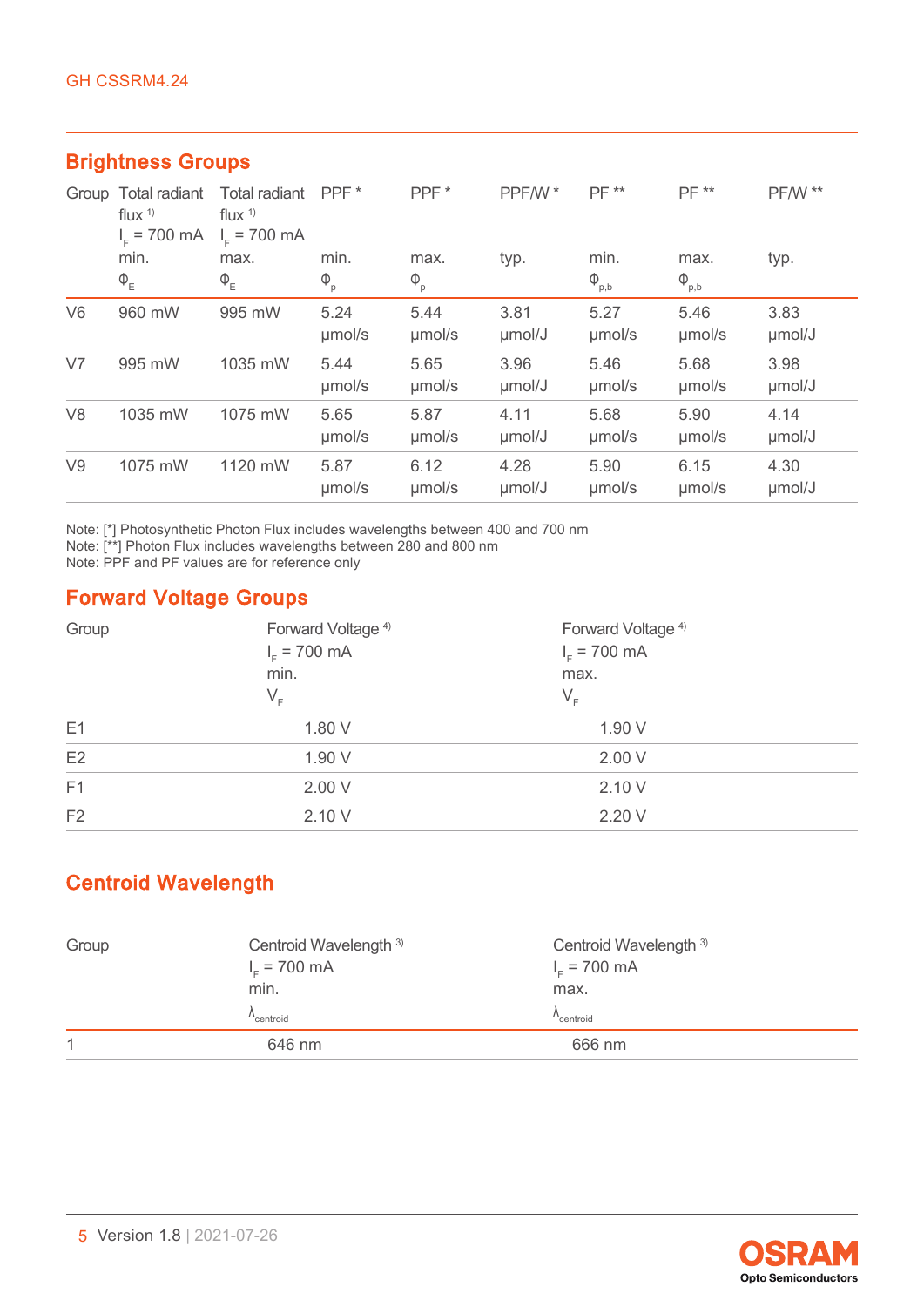## Group Name on Label

| Example: V6-1-E1  |            |                        |
|-------------------|------------|------------------------|
| <b>Brightness</b> | Wavelength | <b>Forward Voltage</b> |
| V <sub>6</sub>    |            | E1                     |

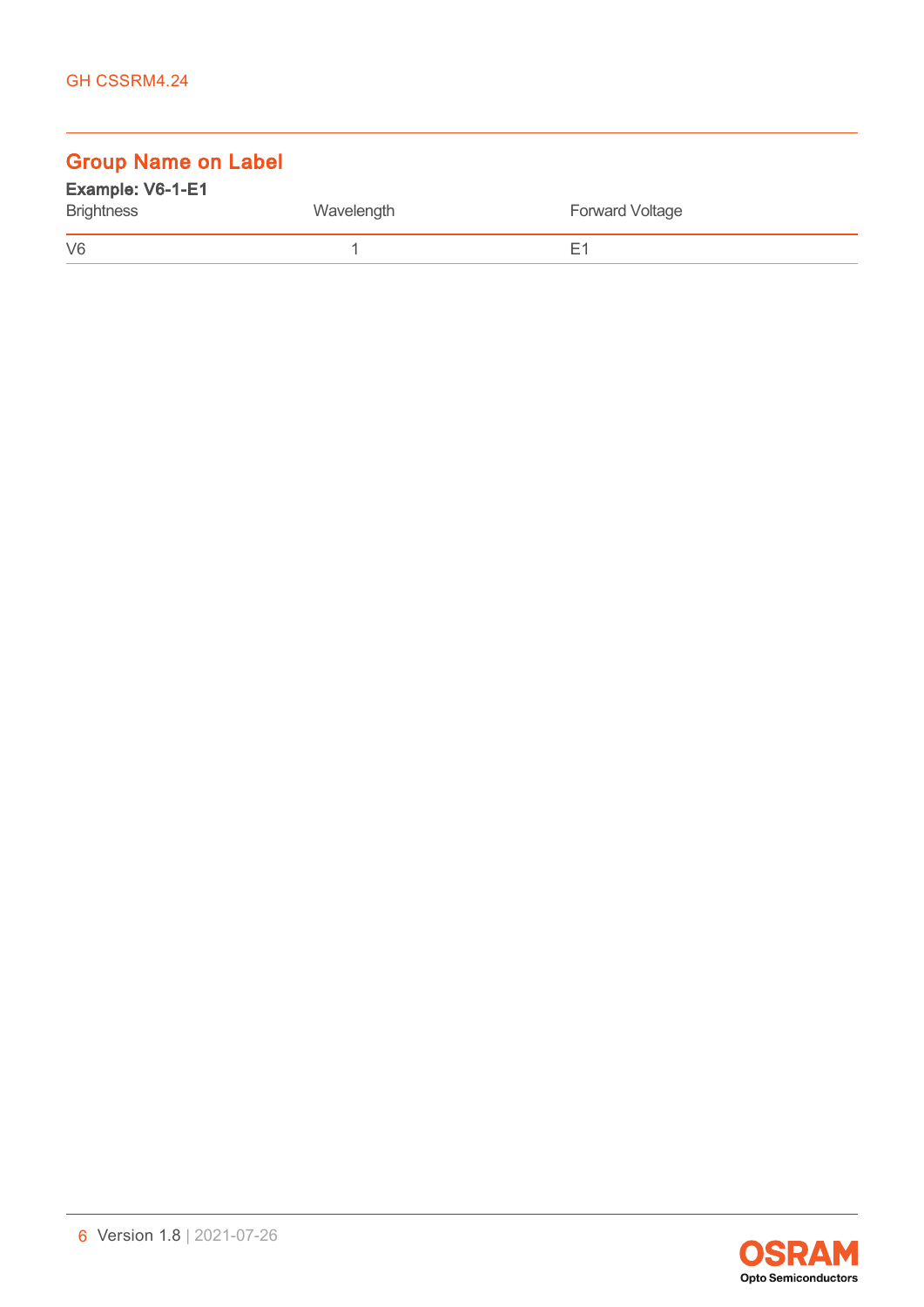#### Relative Spectral Emission<sup>[5\)](#page-18-0)</sup>

 $I_{rel}$  = f (λ);  $I_{F}$  = 700 mA; T<sub>J</sub> = 25 °C



#### Radiation Characteristics<sup>[5\)](#page-18-0)</sup>

 $I_{rel}$  = f (φ); T<sub>J</sub> = 25 °C



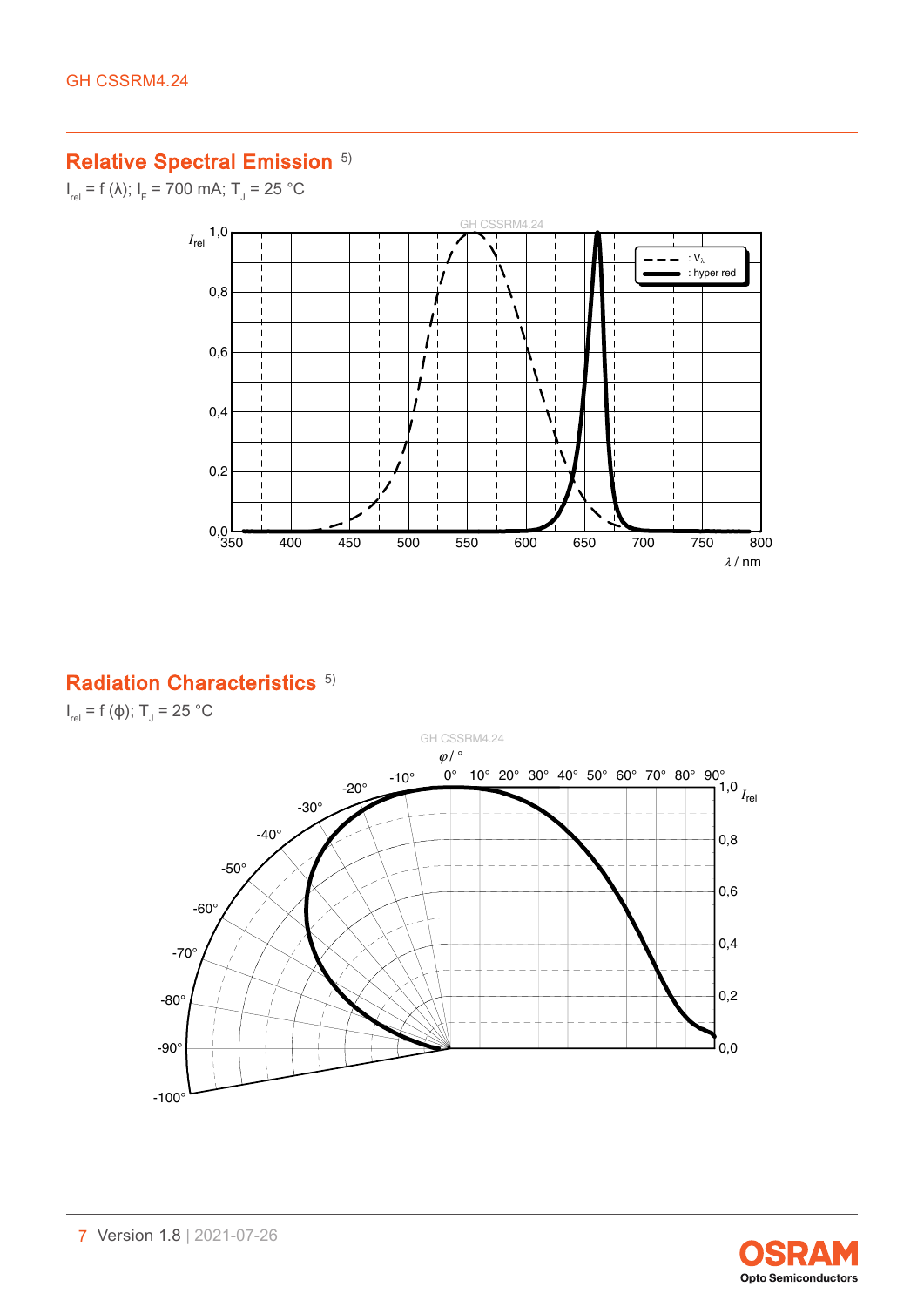#### Forward current [5\)](#page-18-0)

 $I_F = f(V_F)$ ; T<sub>J</sub> = 25 °C



#### Relative Radiant Power [5\),](#page-18-0) [6\)](#page-18-0)

 $Φ<sub>E</sub>/Φ<sub>E</sub>(700 mA) = f(I<sub>F</sub>); T<sub>J</sub> = 25 °C$ 



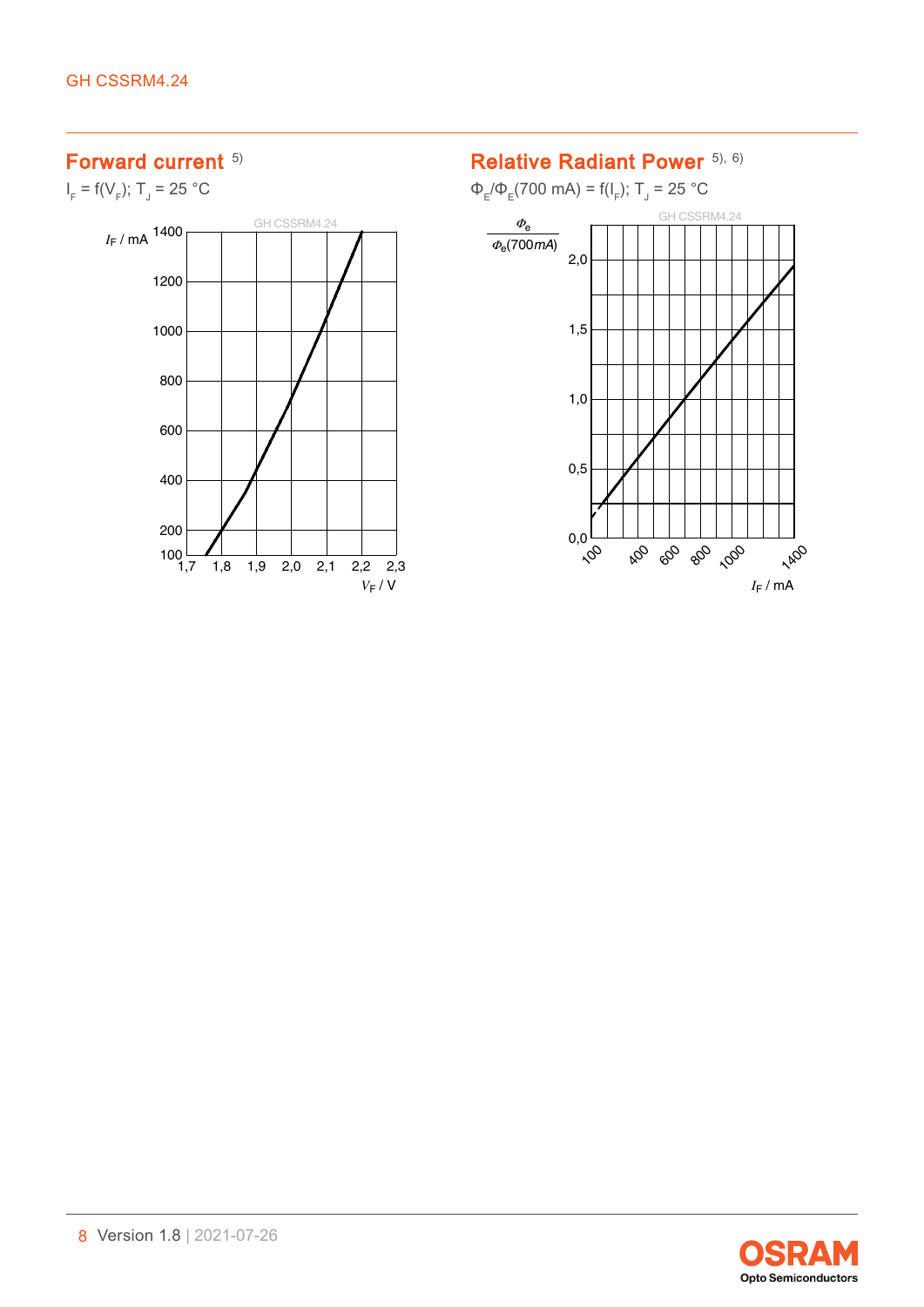### Forward Voltage [5\)](#page-18-0)

ΔV<sub>F</sub> = V<sub>F</sub> - V<sub>F</sub>(25 °C) = f(T<sub>j</sub>); I<sub>F</sub> = 700 mA



#### Relative Radiant Power<sup>[5\)](#page-18-0)</sup>

 $\Phi_{\rm E}/\Phi_{\rm E}$ (25 °C) = f(T<sub>j</sub>); l<sub>F</sub> = 700 mA



### Centroid Wavelength<sup>[5\)](#page-18-0)</sup>

 $\lambda_{\text{centr}} = f(T_j); I_F = 700 \text{ mA}$ 



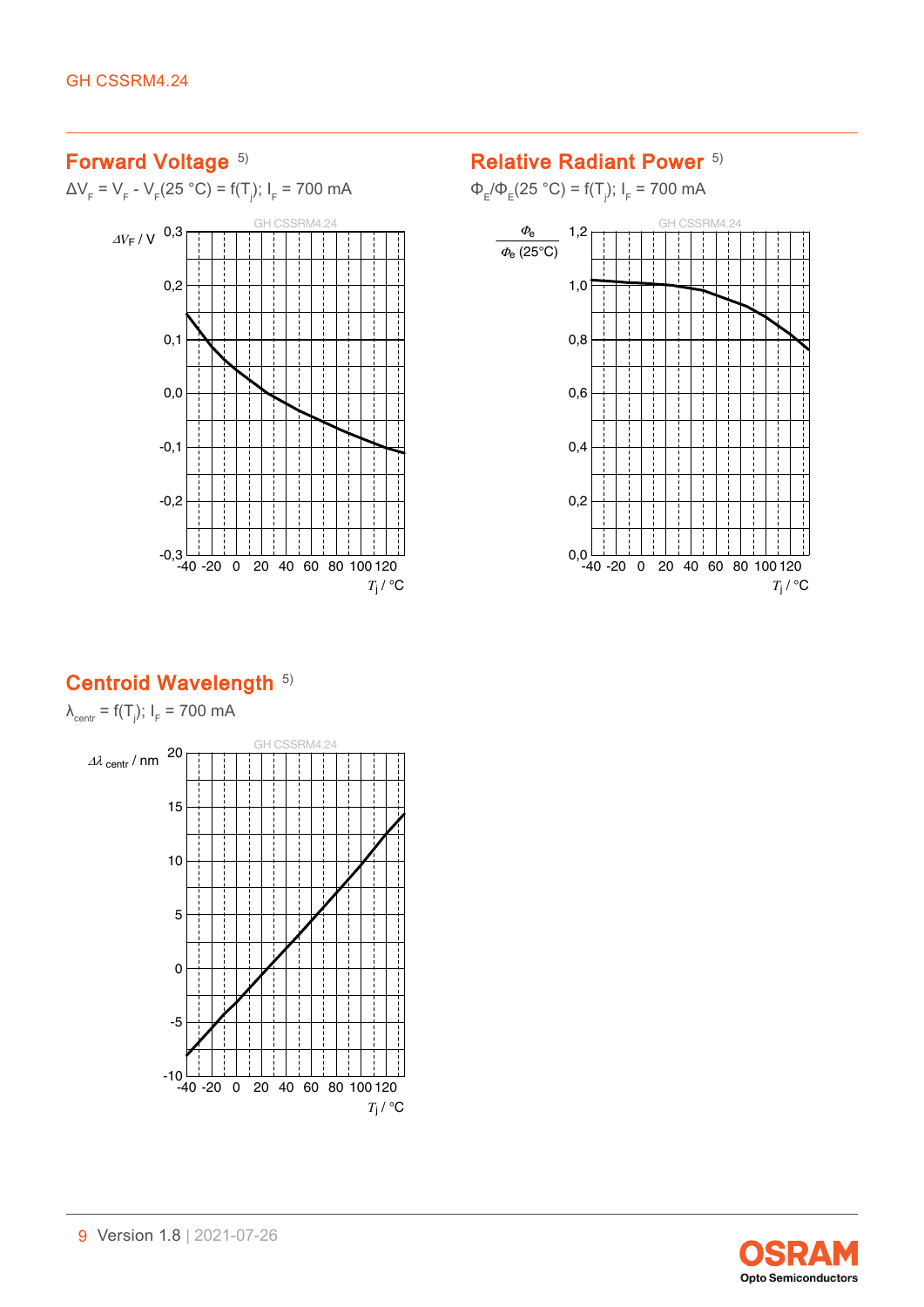#### Max. Permissible Forward Current

 $I_F = f(T)$ 



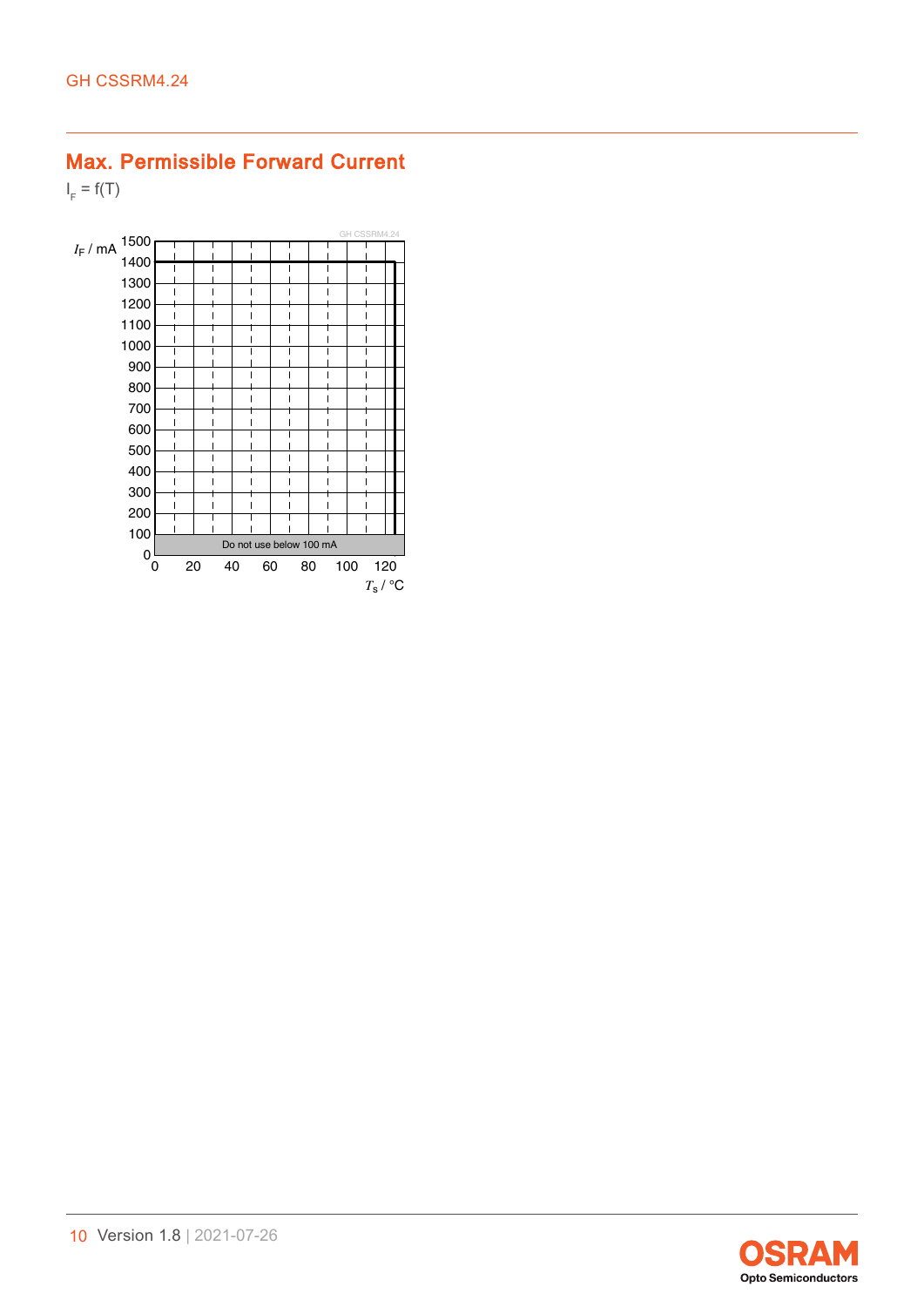## Dimensional Drawing<sup>[7\)](#page-18-0)</sup>



General folerance ±0.1 Lead finish Au 2000



 $2.7$  $\mathbf 1$ 

 $0.5$ 

thermal pad<br><u>(el. neutral)</u>

cathode

27

 $2.17$ 

 $0.287$ 

 $(R0.15)$ 

 $0.25$  $0.38$ 

 $0.35$ 

 $R0.2$ 

anode

## Further Information:

| <b>Approximate Weight:</b> | 28.0 mg |
|----------------------------|---------|
| Package marking:           | Anode   |

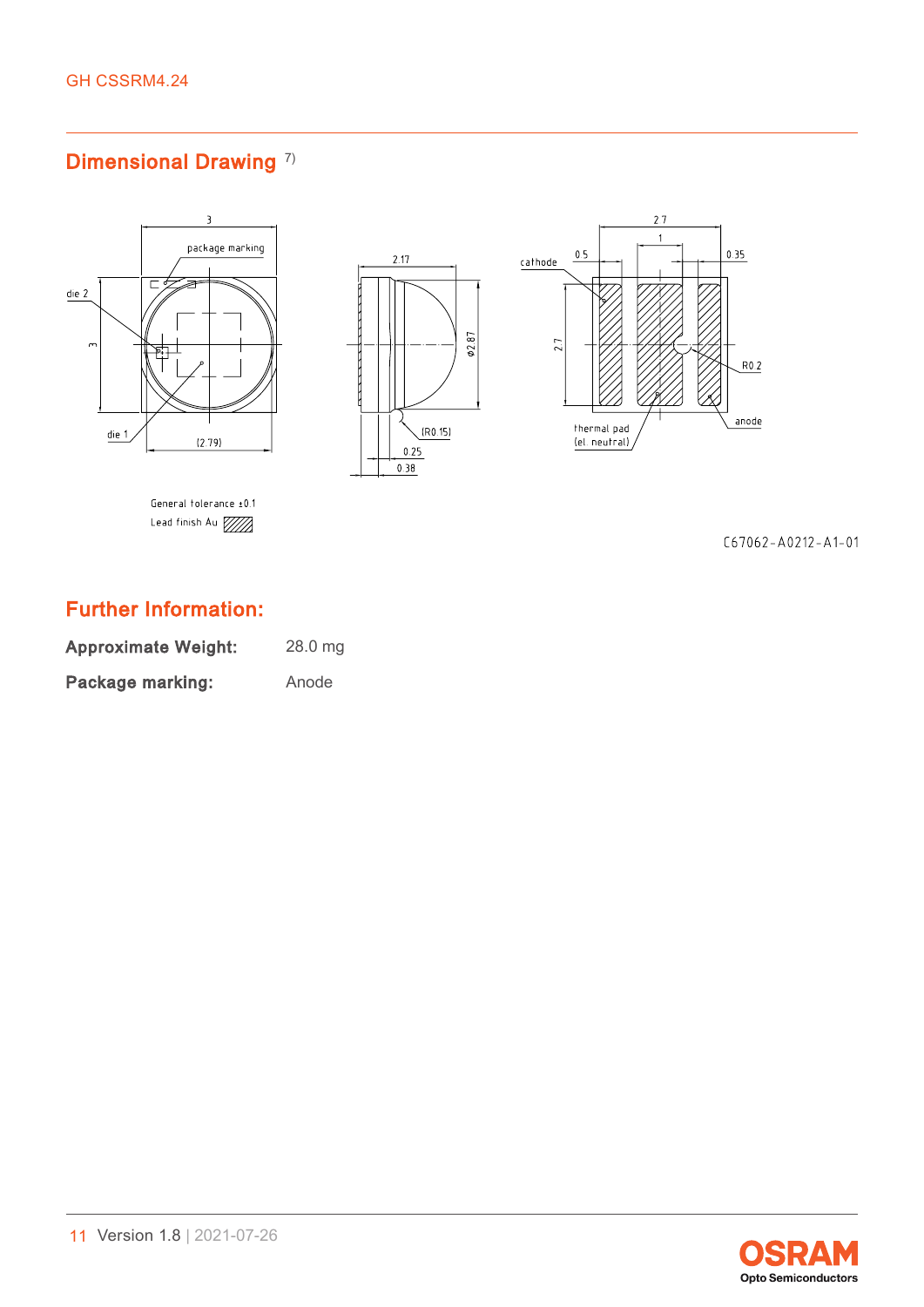#### Recommended Solder Pad<sup>[7\)](#page-18-0)</sup>



For superior solder joint connectivity results we recommend soldering under standard nitrogen atmosphere. Further information can be found in our Application Note: "Handling and Processing Details for Ceramic LEDs".

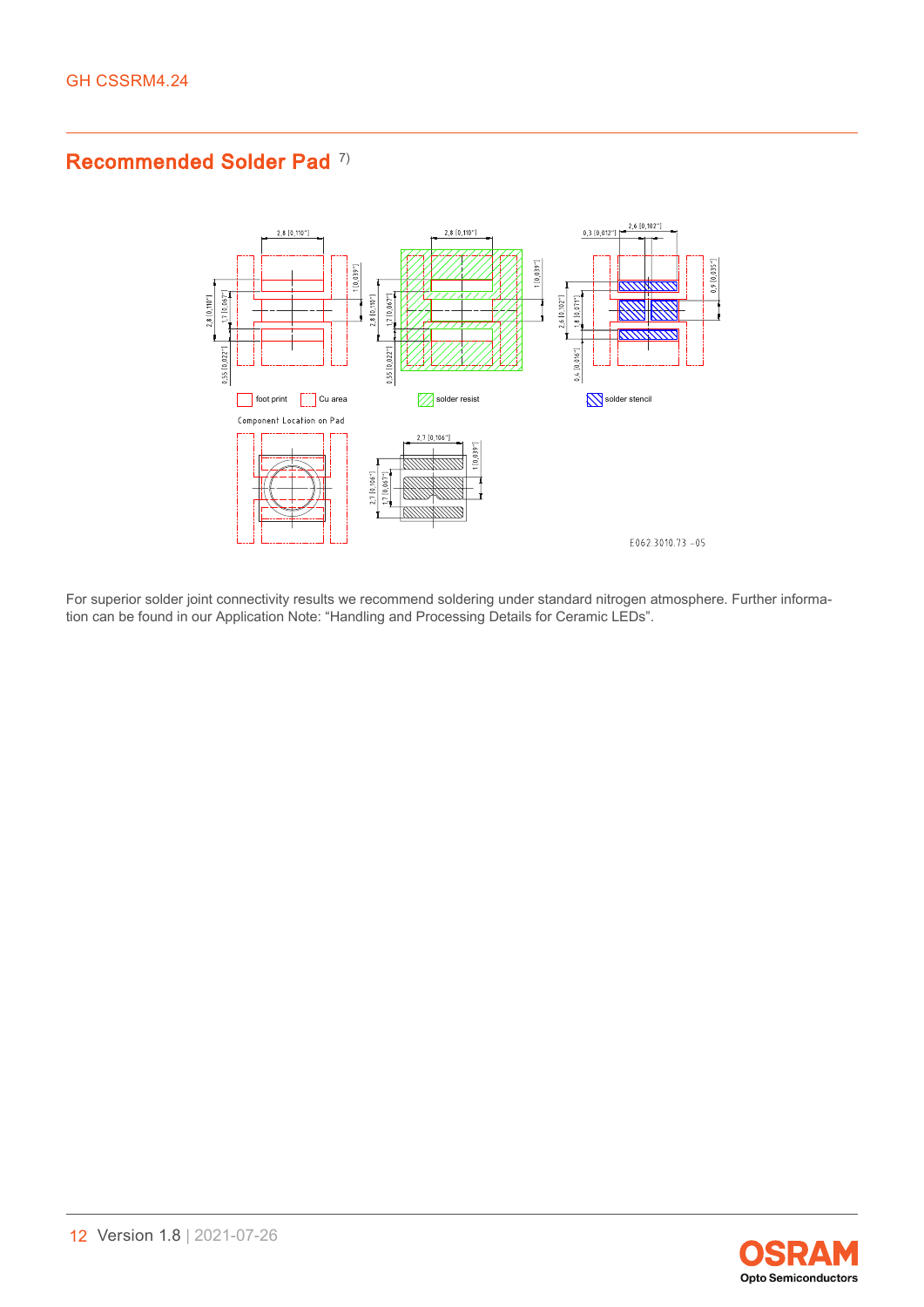#### Reflow Soldering Profile

Product complies to MSL Level 2 acc. to JEDEC J-STD-020E



| <b>Profile Feature</b>                                                   | Symbol      | Pb-Free (SnAgCu) Assembly |                |                 | Unit         |
|--------------------------------------------------------------------------|-------------|---------------------------|----------------|-----------------|--------------|
|                                                                          |             | <b>Minimum</b>            | Recommendation | Maximum         |              |
| Ramp-up rate to preheat <sup>*</sup><br>25 °C to 150 °C                  |             |                           | $\overline{2}$ | 3               | K/s          |
| Time $t_{\rm s}$<br>$T_{\text{Smin}}$ to $T_{\text{Smax}}$               | $t_{\rm s}$ | 60                        | 100            | 120             | S            |
| Ramp-up rate to peak <sup>*</sup><br>$T_{\text{Smax}}$ to $T_{\text{P}}$ |             |                           | $\overline{2}$ | 3               | K/s          |
| Liquidus temperature                                                     | $T_{\rm r}$ |                           | 217            |                 | $^{\circ}$ C |
| Time above liquidus temperature                                          | $t_{L}$     |                           | 80             | 100             | $\mathsf S$  |
| Peak temperature                                                         | $T_{\rm p}$ |                           | 245            | 260             | $^{\circ}$ C |
| Time within 5 °C of the specified peak<br>temperature $T_p - 5K$         | $t_{p}$     | 10                        | 20             | 30              | $\mathbb S$  |
| Ramp-down rate*<br>$T_{\rm p}$ to 100 °C                                 |             |                           | 3              | $6\phantom{1}6$ | K/s          |
| <b>Time</b><br>25 °C to $T_{\rm p}$                                      |             |                           |                | 480             | S            |

All temperatures refer to the center of the package, measured on the top of the component \* slope calculation DT/Dt: Dt max. 5 s; fulfillment for the whole T-range

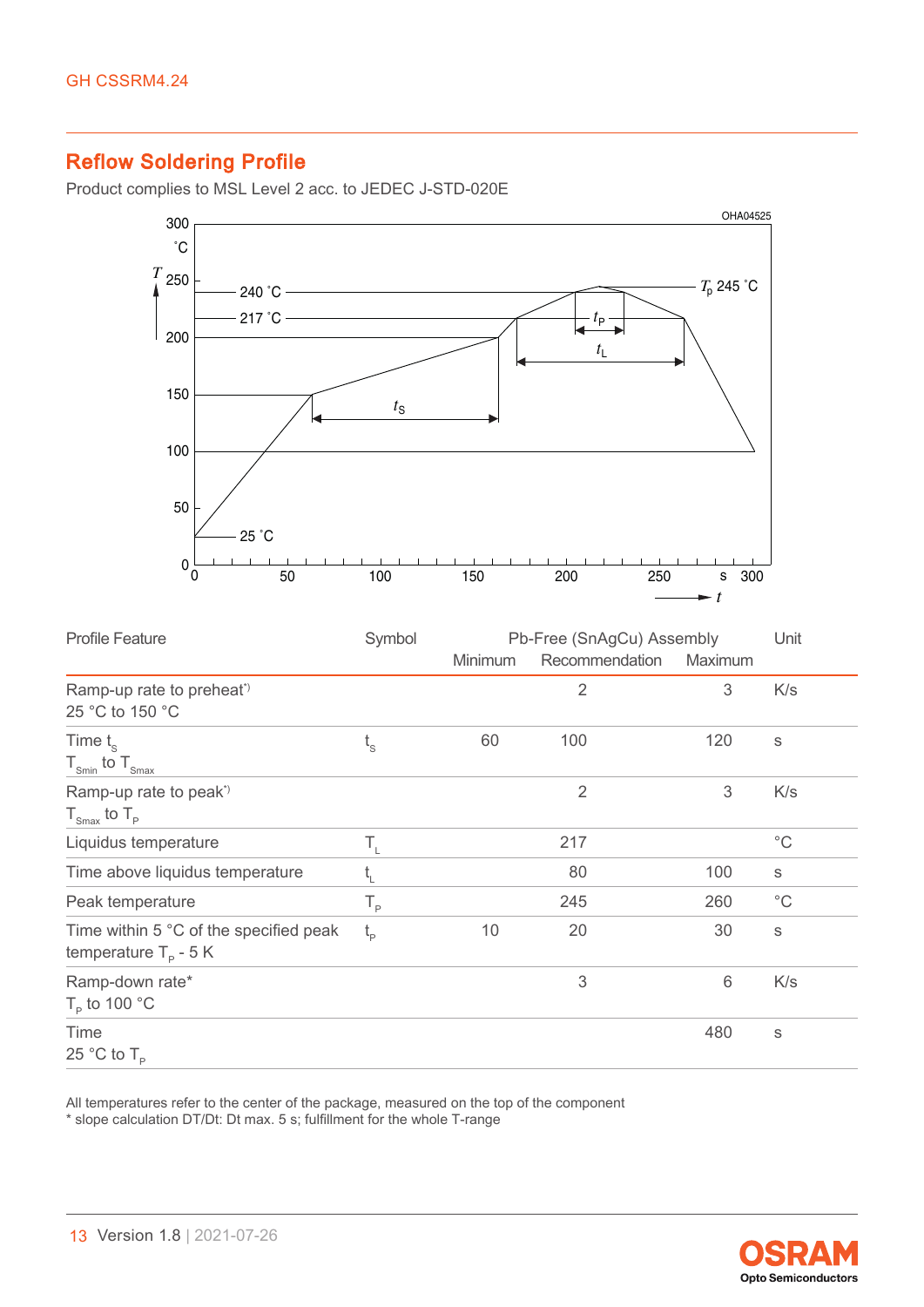Taping<sup>[7\)](#page-18-0)</sup>



 $C67062 - A0212 - B5 - 01$ 

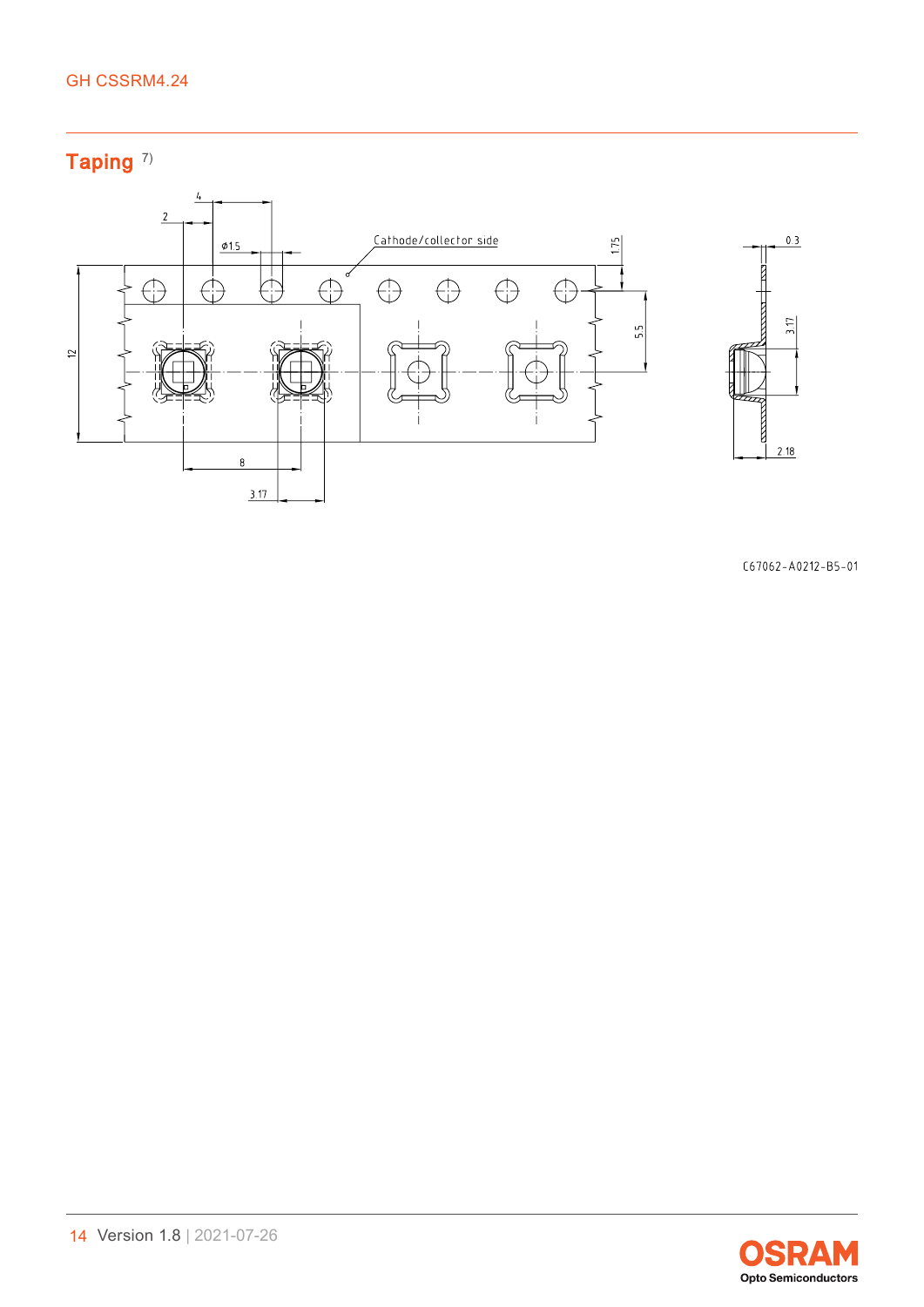#### Tape and Reel [8\)](#page-18-0)



### Reel Dimensions

| A      | W                     | "min  | W             | $W_{2\max}$ | Pieces per PU |
|--------|-----------------------|-------|---------------|-------------|---------------|
| 330 mm | $12 + 0.3 / - 0.1$ mm | 60 mm | $12.4 + 2$ mm | 18.4 mm     | 3000          |

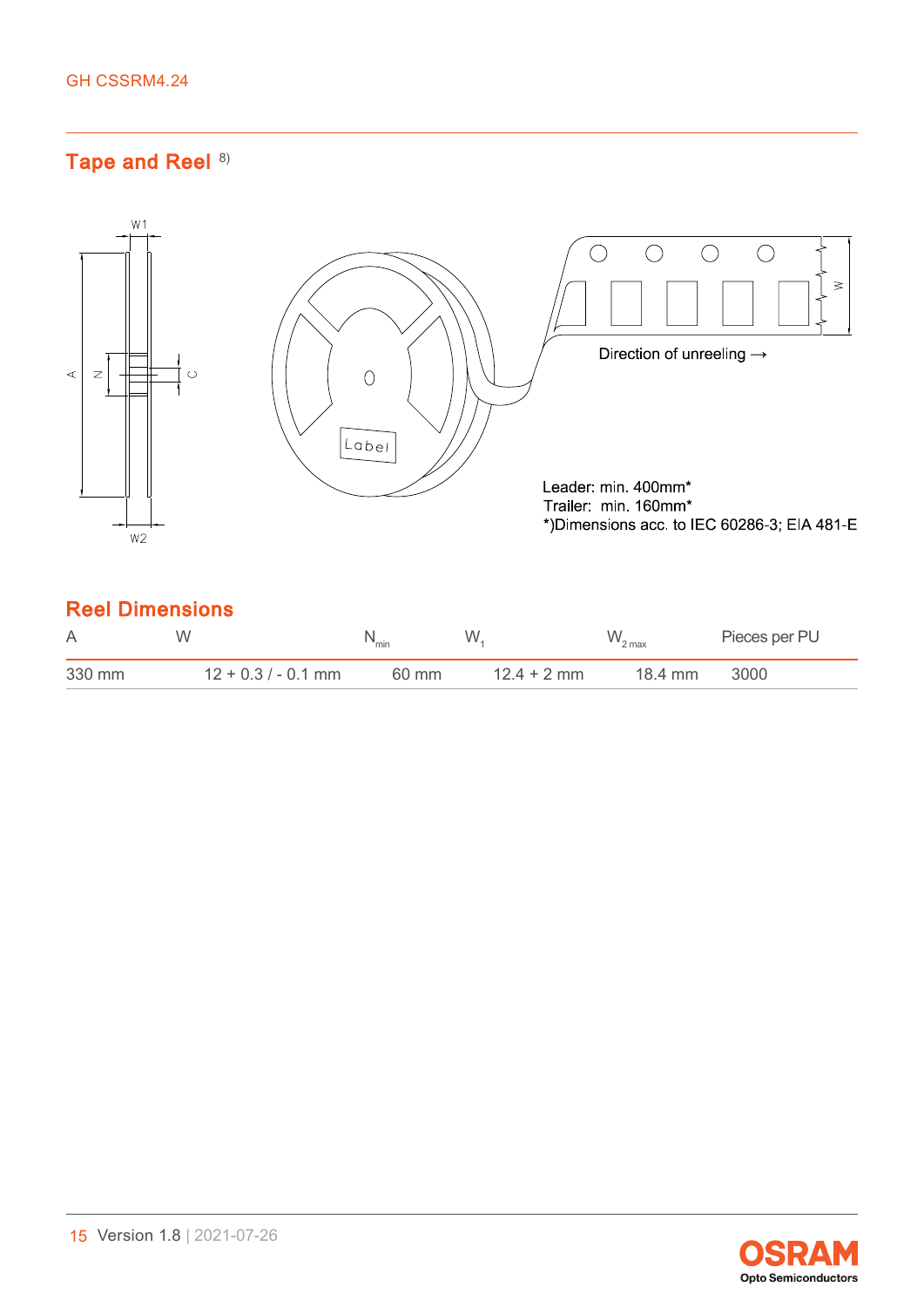#### Barcode-Product-Label (BPL)



#### Dry Packing Process and Materials<sup>[7\)](#page-18-0)</sup>



Moisture-sensitive product is packed in a dry bag containing desiccant and a humidity card according JEDEC-STD-033.

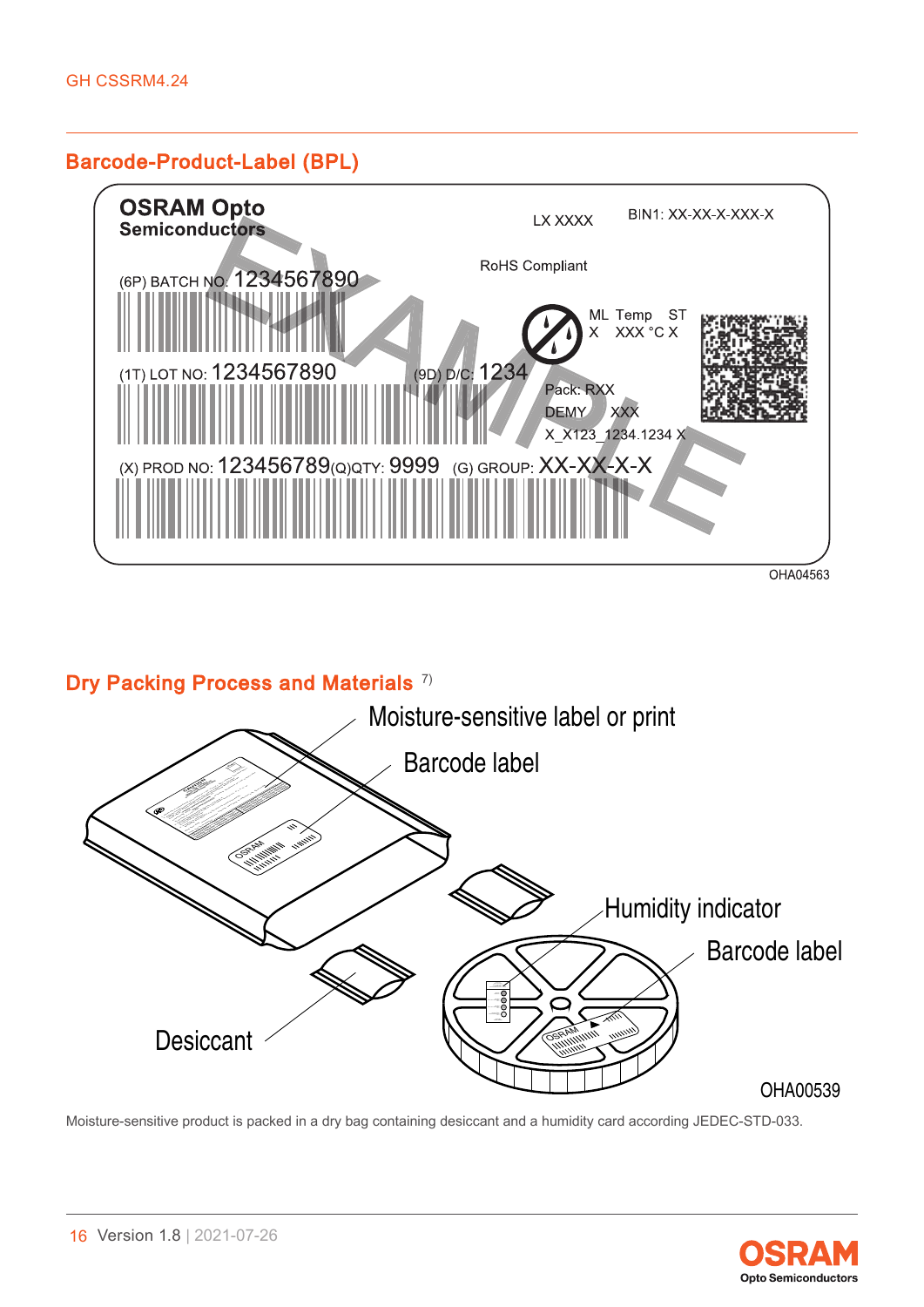#### **Notes**

The evaluation of eye safety occurs according to the standard IEC 62471:2006 (photo biological safety of lamps and lamp systems). Within the risk grouping system of this IEC standard, the device specified in this data sheet fall into the class low risk (exposure time 100 s). Under real circumstances (for exposure time, conditions of the eye pupils, observation distance), it is assumed that no endangerment to the eye exists from these devices. As a matter of principle, however, it should be mentioned that intense light sources have a high secondary exposure potential due to their blinding effect. When looking at bright light sources (e.g. headlights), temporary reduction in visual acuity and afterimages can occur, leading to irritation, annoyance, visual impairment, and even accidents, depending on the situation.

Subcomponents of this device contain, in addition to other substances, metal filled materials including silver. Metal filled materials can be affected by environments that contain traces of aggressive substances. Therefore, we recommend that customers minimize device exposure to aggressive substances during storage, production, and use. Devices that showed visible discoloration when tested using the described tests above did show no performance deviations within failure limits during the stated test duration. Respective failure limits are described in the IEC60810.

This device is designed for specific/recommended applications only. Please consult OSRAM Opto Semiconductors Sales Staff in advance for detailed information on other non-recommended applications (e.g. automotive).

Change management for this component is aligned with the requirements of the lighting market.

For further application related information please visit www.osram-os.com/appnotes

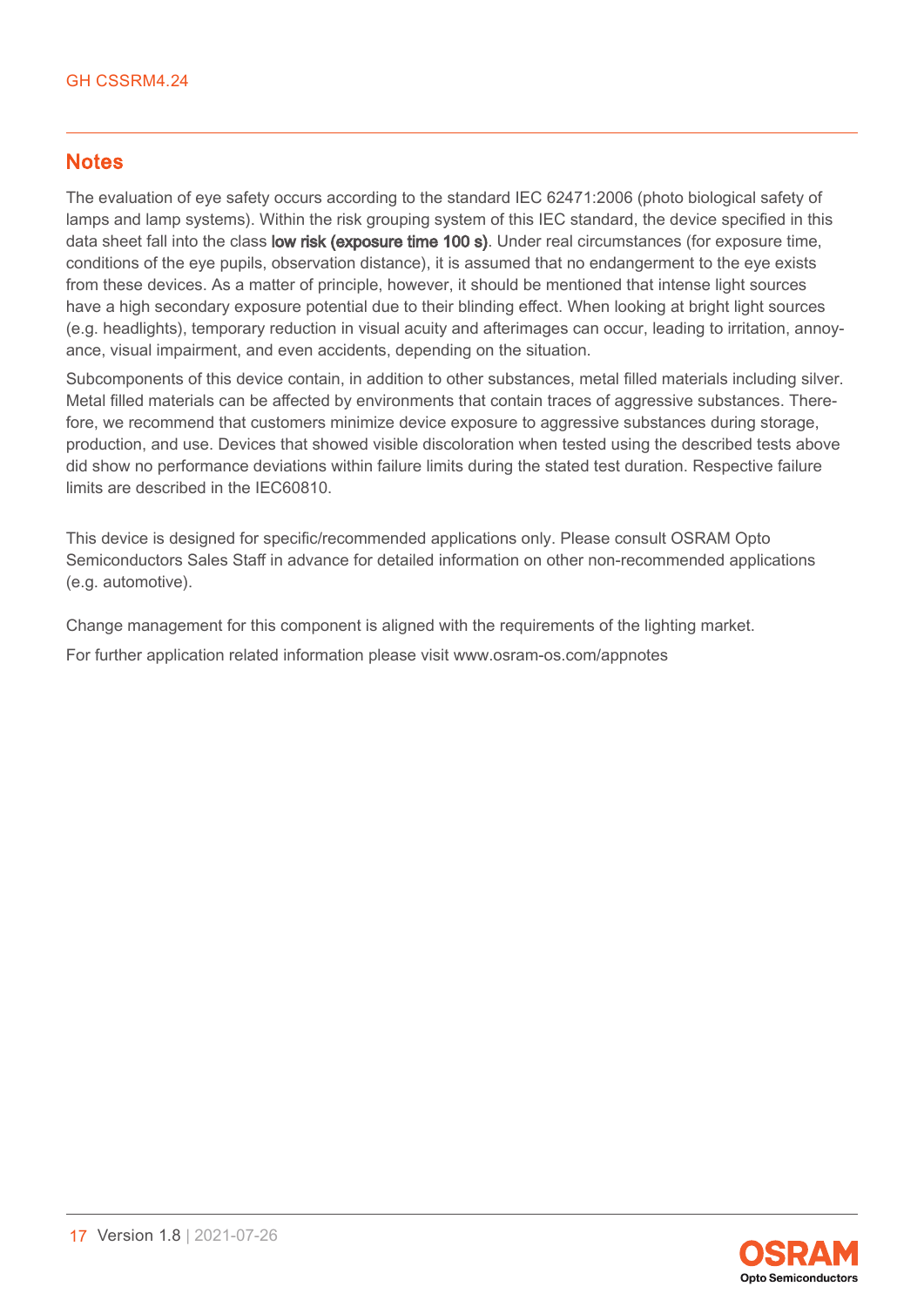#### **Disclaimer**

#### Attention please!

The information describes the type of component and shall not be considered as assured characteristics. Terms of delivery and rights to change design reserved. Due to technical requirements components may contain dangerous substances.

For information on the types in question please contact our Sales Organization.

If printed or downloaded, please find the latest version on the OSRAM OS website.

#### Packing

Please use the recycling operators known to you. We can also help you – get in touch with your nearest sales office. By agreement we will take packing material back, if it is sorted. You must bear the costs of transport. For packing material that is returned to us unsorted or which we are not obliged to accept, we shall have to invoice you for any costs incurred.

#### Product and functional safety devices/applications or medical devices/applications

OSRAM OS components are not developed, constructed or tested for the application as safety relevant component or for the application in medical devices.

OSRAM OS products are not qualified at module and system level for such application.

In case buyer – or customer supplied by buyer – considers using OSRAM OS components in product safety devices/applications or medical devices/applications, buyer and/or customer has to inform the local sales partner of OSRAM OS immediately and OSRAM OS and buyer and /or customer will analyze and coordinate the customer-specific request between OSRAM OS and buyer and/or customer.

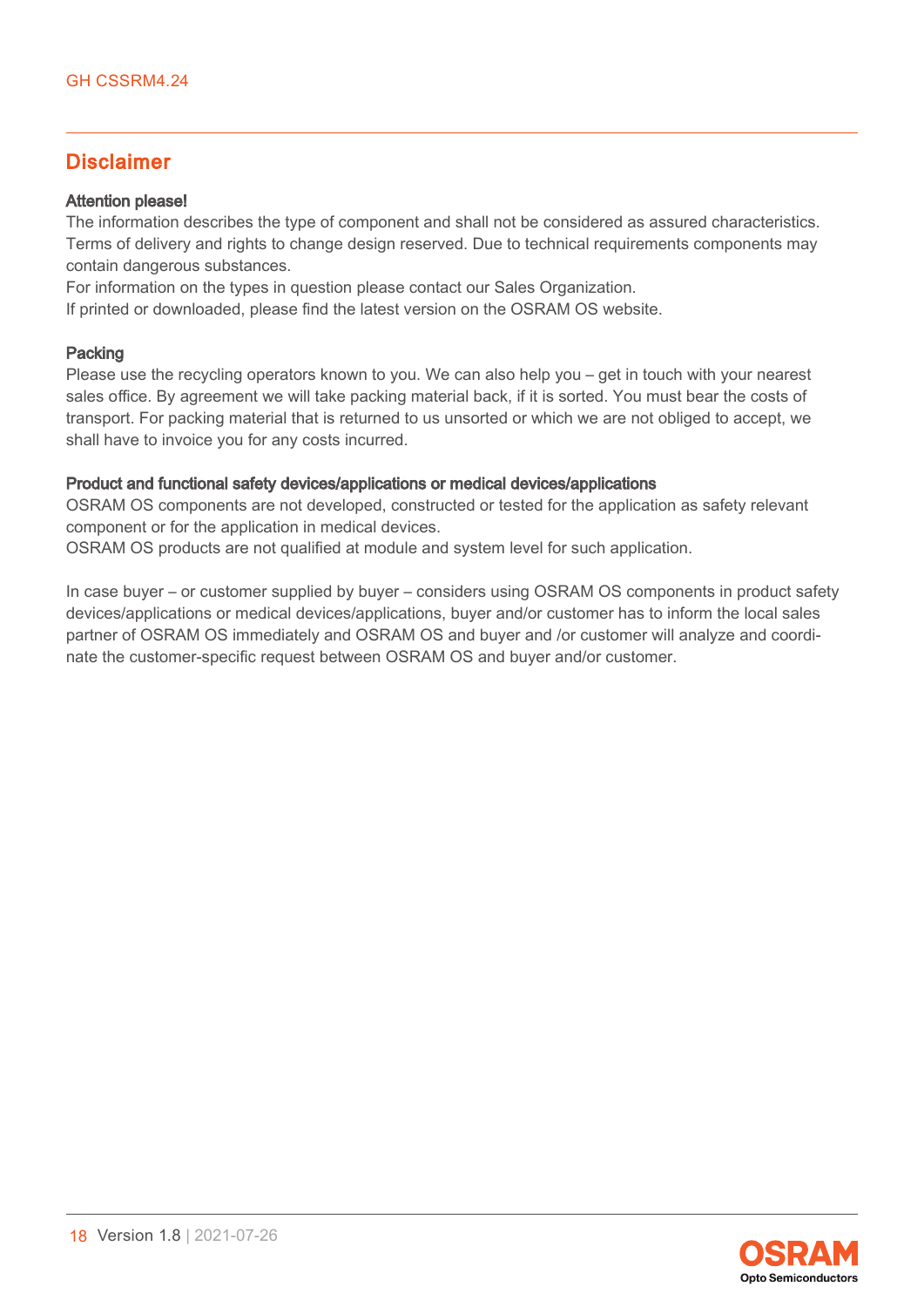#### <span id="page-18-0"></span>**Glossarv**

- $1)$  Brightness: Brightness values are measured during a current pulse of typically 10 ms, with a tolerance of +/- 7%.
- <sup>2)</sup> Reverse Operation: Not designed for reverse operation. Continuous reverse operation can cause migration and damage of the device.
- <sup>3)</sup> Wavelength: The wavelength is measured at a current pulse of typically 10 ms, with a tolerance of  $\pm$ 0.5 nm.
- $4)$  Forward Voltage: The Forward voltage is measured during a current pulse duration of typically 1 ms with a tolerance of  $\pm$  0.05V.
- <sup>5)</sup> Typical Values: Due to the special conditions of the manufacturing processes of semiconductor devices, the typical data or calculated correlations of technical parameters can only reflect statistical figures. These do not necessarily correspond to the actual parameters of each single product, which could differ from the typical data and calculated correlations or the typical characteristic line. If requested, e.g. because of technical improvements, these typ. data will be changed without any further notice.
- <sup>6)</sup> Characteristic curve: In the range where the line of the graph is broken, you must expect higher differences between single devices within one packing unit.
- $7$  Tolerance of Measure: Unless otherwise noted in drawing, tolerances are specified with  $\pm 0.1$  and dimensions are specified in mm.
- 8) Tape and Reel: All dimensions and tolerances are specified acc. IEC 60286-3 and specified in mm.

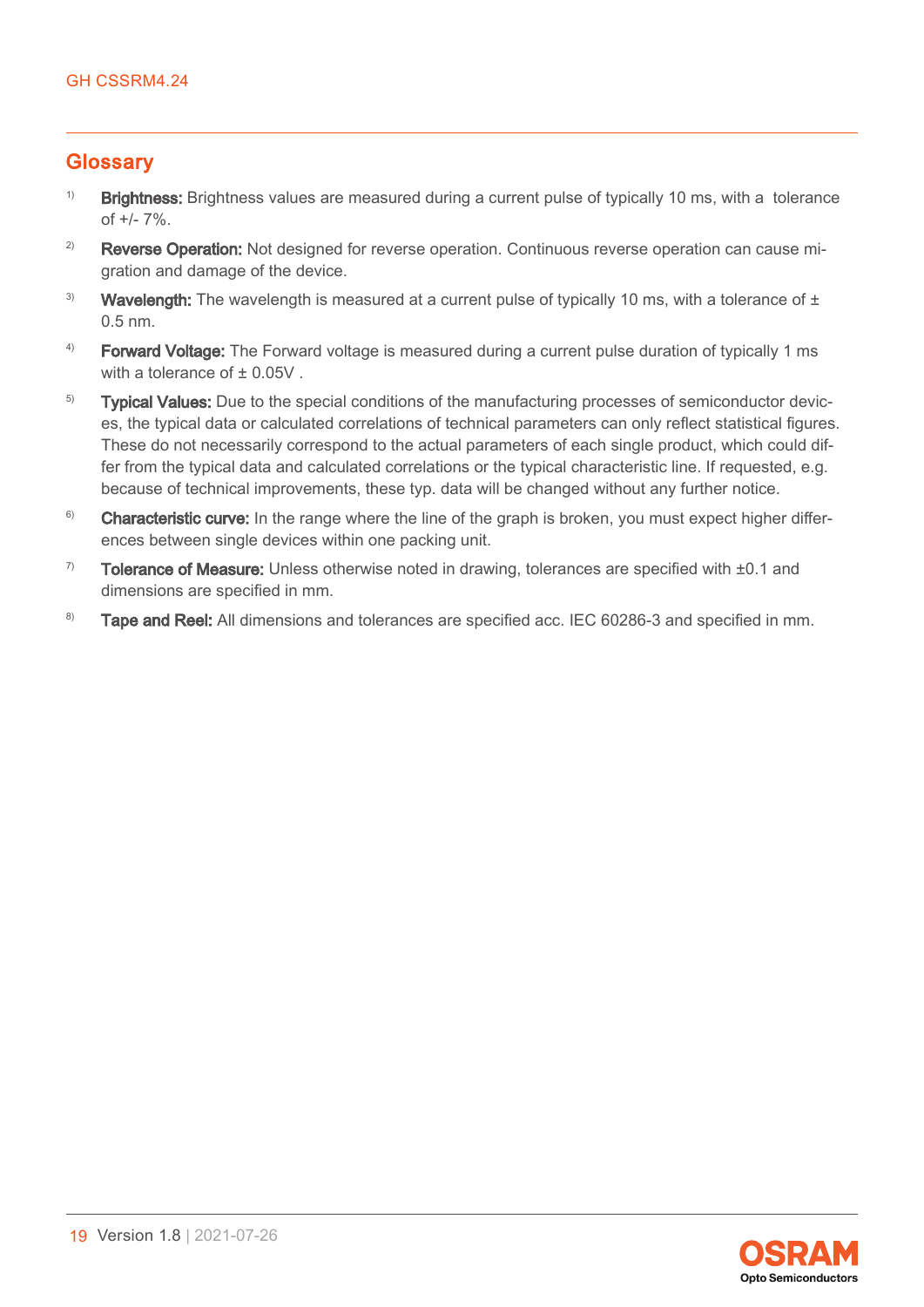### Revision History Version Date Change 1.0 2019-09-06 Initial Version 1.1 2019-09-17 Electro - Optical Characteristics (Diagrams) Reel Dimensions 1.2 2019-09-25 Product Image Schematic Transportation Box Dimensions of Transportation Box 1.3 2019-11-05 Features 1.4 2020-01-06 Features 1.5 2020-10-19 Characteristics Derating (Diagrams) 1.6 2021-04-08 Features 1.6 2021-04-14 Features 1.8 2021-07-26 Features Brightness Groups